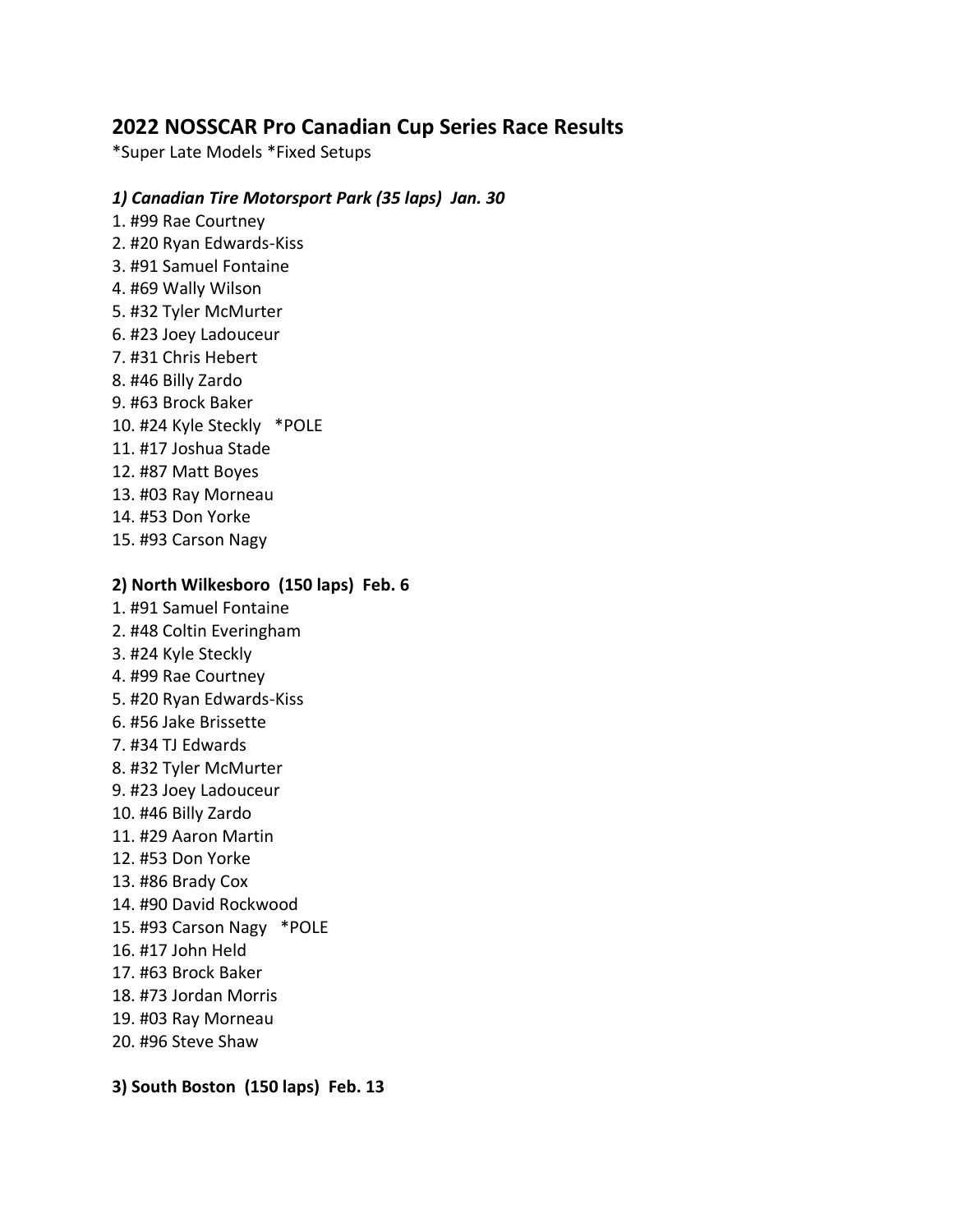1. #48 Coltin Everingham 2. #20 Ryan Edwards-Kiss 3. #13 Rick Spencer-Walt \*POLE 4. #69 Wally Wilson 5. #56 Jake Brissette 6. #29 Aaron Martin 7. #18 Jason Jarvis 8. #98 Rolland Croteau 9. #32 Tyler McMurter 10. #23 Joey Ladouceur 11. #63 Brock Baker 12. #51 Seb Chabot 13. #34 TJ Edwards 14. #73 Jordan Morris 15. #90 David Rockwood 16. #42 Patrick Rushton

#### **4) Montreal (35 laps) Feb. 20**

1. #20 Ryan Edwards-Kiss \*POLE 2. #91 Samuel Fontaine 3. #64 Jason Metcalfe 4. #23 Joey Ladouceur 5. #29 Aaron Martin 6. #32 Tyler McMurter 7. #31 Chris Hebert 8. #24 Kyle Steckly 9. #99 Rae Courtney 10. #98 Rolland Croteau 11. #86 Brady Cox

#### **5) Bristol (150 laps) Feb. 27**

1. #48 Coltin Everingham 2. #20 Ryan Edwards-Kiss 3. #32 Tyler McMurter 4. #56 Jake Brissette 5. #98 Rolland Croteau 6. #15 Aaron Martin 7. #43 David J. Cannon 8. #93 Carson Nagy 9. #08 Raymond Daoust 10. #94 Tim Oostveen 11. #88 Herb Walters 12. #9 Nick Shumansky 13. #5 Kyle Nadeau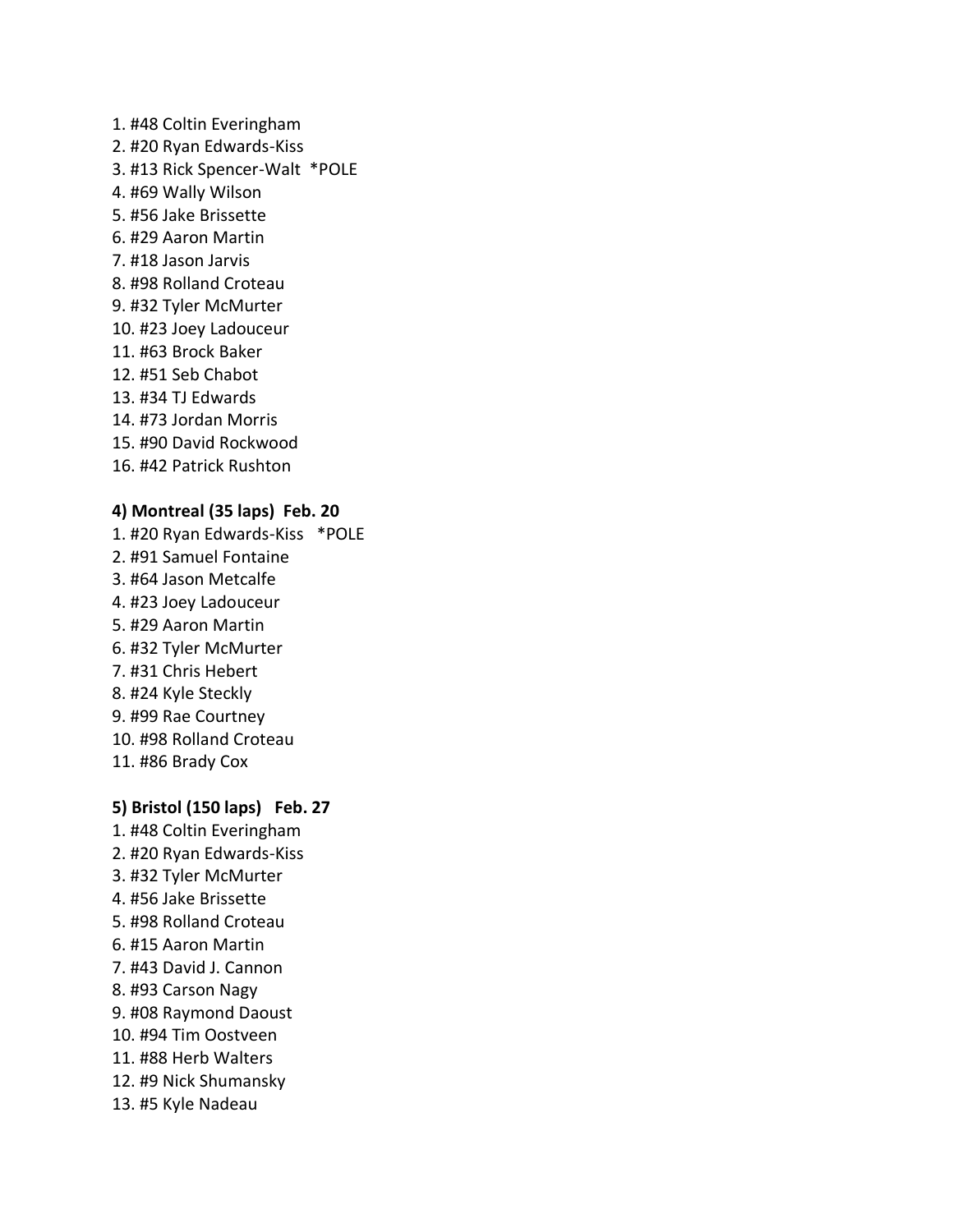14. #25 Ben Cooper 15. #97 Riley Duncan 16. #29 Paul Pepper 17. #69 Wally Wilson \*POLE 18. #23 Joey Ladouceur 19. #99 Brandon Campbell 20. #34 TJ Edwards 21. #11 Karson Aube 22. #46 Billy Zardo 23. #19 Willy Howells 24. #42 Patrick Rushton 25. #26 Brandon Hein 26. #51 Seb Chabot 27. #73 Jordan Morris 28. #90 David Rockwood **6) Phoenix (100 laps) Mar. 3** 1. #83 Dale Shaw \*POLE 2. #91 Samuel Fontaine 3. #23 Joey Ladouceur 4. #32 Tyler McMurter 5. #48 Coltin Everingham 6. #98 RJ Croteau 7. #20 Ryan Edwards-Kiss 8. #88 Herb Walters 9. #24 Kyle Steckly 10. #26 Aaron Martin 11. #43 David J Cannon 12. #56 Jake Brissette 13. #94 Tim Van Oostveen 14. #93 Carson Nagy 15. #34 TJ Edwards 16. #63 Brock Baker 17. #46 Billy Zardo

**2022 NOSSCAR Pro Canadian Cup Series Final Standings** 1. #20 Ryan Edwards-Kiss: 207 pts \*1 win 2. #32 Tyler McMurter: 187 pts 3. #23 Joey Ladouceur: 172 pts 4. #48 Coltin Everingham: 147 pts \*2 wins 5. #26 Aaron Martin: 147 pts 6. #91 Samuel Fontaine: 144 pts \*1 win

18. #08 Raymond Daoust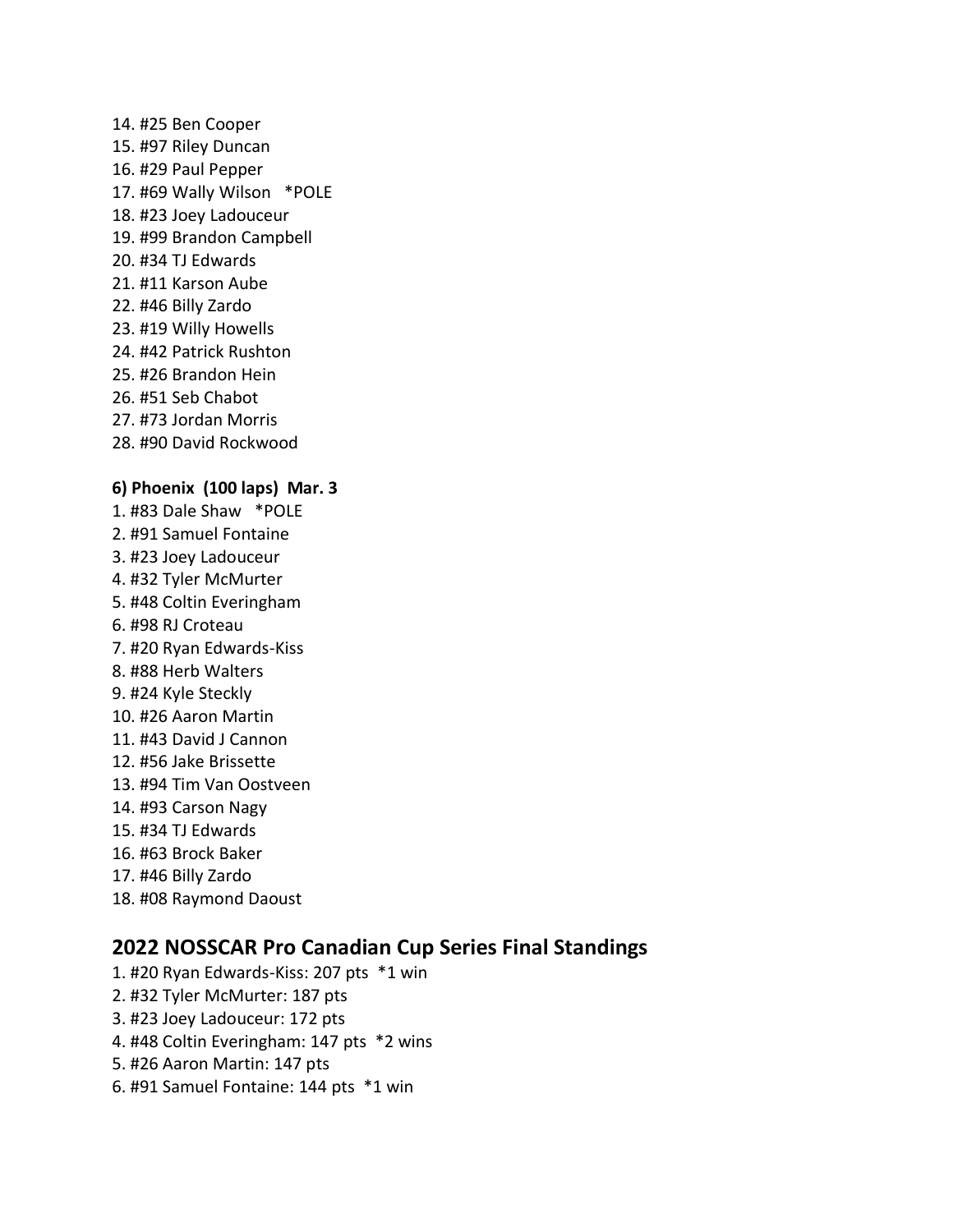7. #56 Jake Brissette: 121 pts 8. #98 RJ Croteau: 119 pts 9. #24 Kyle Steckly: 118 pts 10. #99 Rae Courtney: 101 pts \*1 win 11. #93 Carson Nagy: 96 pts 12. #63 Brock Baker: 95 pts 13. #34 TJ Edwards: 93 pts 14. #46 Billy Zardo: 91 pts 15. #69 Wally Wilson: 86 pts 16. #31 Chris Hebert: 60 pts 17. #43 David J. Cannon: 56 pts 18. #88 Herb Walters: 55 pts 19. #94 Tim VanOostveen: 51 pts 20. #86 Brady Cox: 50 pts 21. #53 Don Yorke: 48 pts 22. #90 David Rockwood: 45 pts 23. #03 Ray Morneau: 42 pts 24. #73 Jordan Morris: 42 pts 25. #83 Dale Shaw: 40 pts \*1 win 26. #51 Seb Chabot: 36 pts 27. #64 Jason Metcalfe: 34 pts 28. #13 Rick Spencer-Walt: 34 pts 29. #42 Patrick Rushton: 34 pts 30. #18 Jason Jarvis: 30 pts 31. #08 Raymond Daoust: 28 pts 32. #17 Joshua Stade: 26 pts 33. #87 Matt Boyes: 25 pts 34. #9 Nick Shumansky: 25 pts 35. #5 Kyle Nadeau: 24 pts 36. #25 Ben Cooper: 23 pts 37. #97 Riley Duncan: 22 pts 38. #29 Paul Pepper: 21 pts 39. #17 John Held: 21 pts 40. #98 Brandon Campbell: 18 pts 41. #96 Steve Shaw: 17 pts 42. #11 Karson Aube: 16 pts 43. #19 Willy Howells: 14 pts 44. #15 Brandon Hein: 12 pts

#### **Most Laps Led This Season**

#20 Ryan Edwards-Kiss: 97 #83 Dale Shaw: 90 #48 Coltin Everingham: 68 #24 Kyle Steckly: 65